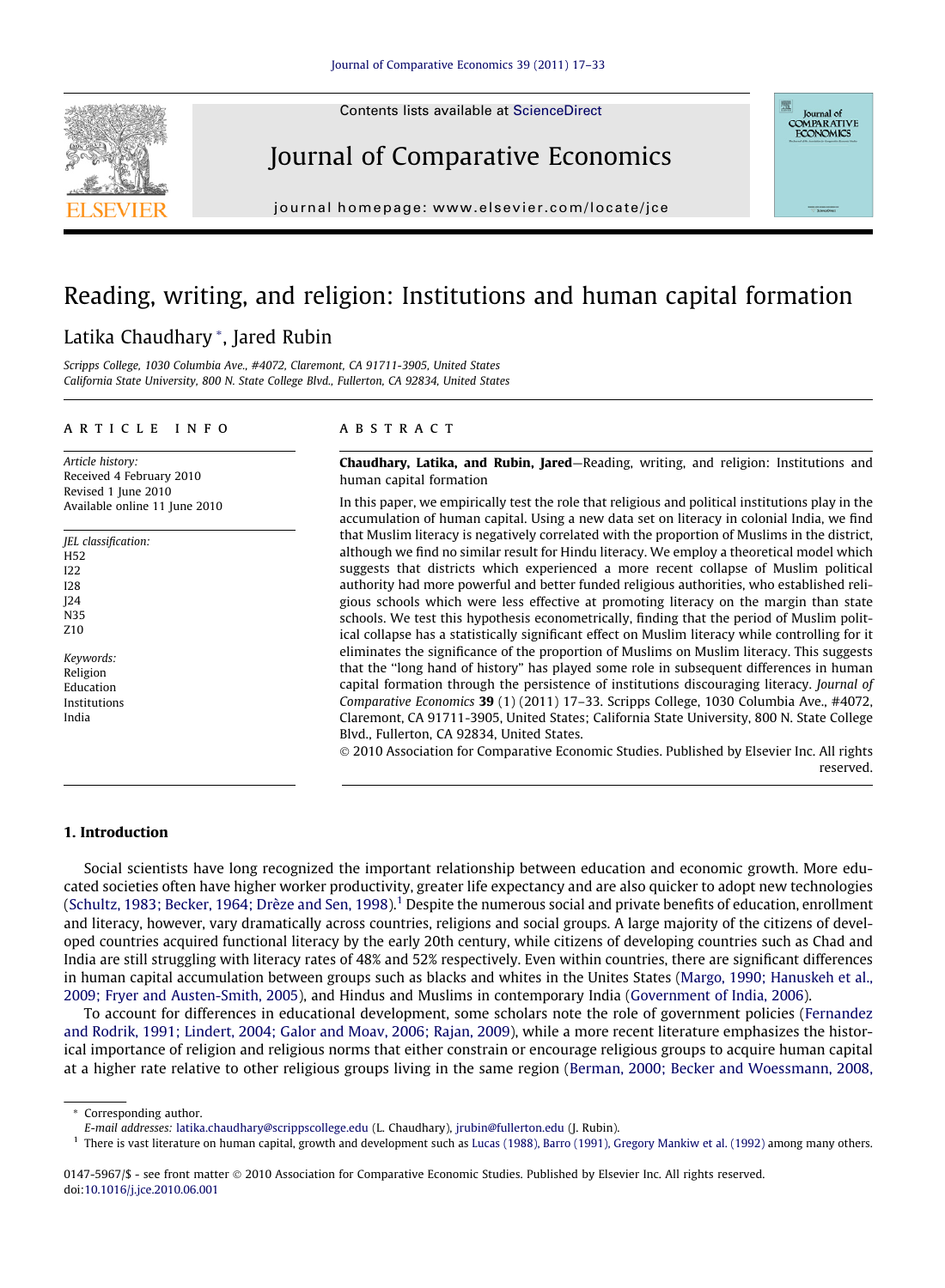[2009; Botticini and Eckstein, 2005, 2007\)](#page--1-0). Our paper relates to this broader literature by studying historical differences in educational attainment between the two main religious groups of India–Hindus and Muslims.<sup>2</sup>

Average Muslim literacy was slightly below average Hindu literacy in the colonial period and the variance in Muslim literacy was also lower than Hindu literacy (in 1911, Hindu literacy was 7.1% (variance 6.2%) and Muslim literacy was 6.2% (variance 4.8%); see [Table 1](#page--1-0) for details). However, there was tremendous heterogeneity between provinces. For example, in Bengal 21.1% of Hindu males were able to read and write in any language as compared to only 10.9% of Muslim males. But, in provinces such as Madras and the United Provinces, Muslims enjoyed comparable or even higher literacy than Hindus. Female literacy was very low for both religious groups, but the provincial patterns are similar to those for male literacy.

This paper uses the earliest reliable data on literacy and a theoretical model to explore why Hindus and Muslims had different literacy rates under the British. The difference in literacy is a puzzle, because it appears to be a function not only of demographics and economic conditions, but also of the share of Muslims in a district.<sup>3</sup> Using data from the 1911 and 1921 census, we find that Muslims who lived in districts with more Muslims had lower literacy rates. The British were keenly aware of the differences and actually devoted more resources to education in Muslim districts, yet seemingly to no avail.

Our model explains this pattern by examining the incentives of Muslim religious authorities, political authorities and the citizens. Specifically, we argue that where Muslim rule in India collapsed more recently, Muslim religious authorities were stronger vis-à-vis the British. This is due to the legitimizing role that religious authorities have historically played for Muslim political authorities, a relationship that is an exogenous remnant of the birth of Islam and the type of institutions that it encouraged (for more, see [Rubin \(2009\)\)](#page--1-0). The model suggests that areas where Muslim political authorities collapsed more recently had stronger religious authorities that were better able to compete for Muslim students with the British. These authorities attracted more Muslims to schools with religious curricula that, on the margin, were less effective at promoting literacy.

Our model thus implies that the share of Muslims in a district may merely proxy for the historical situation in which certain Muslim-dominant regions established institutions that discouraged literacy amongst Muslims. If this is true, then areas where Muslim rule collapsed a longer time ago should have more Muslim students attending secular (public) schools and thus the fraction of Muslims should contribute less (if at all) to lower literacy in these districts. We test this hypothesis by controlling for the period of Muslim collapse using three dummy variables: districts where Muslim rule collapsed prior to 1765, when Muslim rule fell in parts of the northern and eastern areas of India; 1765–1805, when Muslim rule collapsed in some of the southern and northern regions; and post-1805, when Muslim rule collapsed in the northern and western areas [\(Robinson, 1982\)](#page--1-0).

Though this is admittedly a noisy proxy, we find that a more recent collapse has a negative and statistically significant effect on Muslim literacy. Moreover, once we control for the period of Muslim collapse, the presence of other Muslims has no statistically significant effect on Muslim literacy. This more nuanced approach which incorporates the effects of institutions on actions and outcomes thus provides a more complete picture of both the relationship between Hindu and Muslim literacy in this period and, more generally, the relationship between institutions and differences in human capital formation between groups.

#### 2. Historical background: education, colonization, and literacy

Beginning in the mid-19th century, the former indigenous system of Indian schooling was largely replaced by a new state system of schooling introduced by the East India Company and developed further by the colonial government after the East India Company's rule came to an end in 1857. Schools were of two types under the former indigenous system: elite religious schools for students interested in a lifetime of higher education and local elementary schools where village boys were taught the three R's in the vernacular medium. The religious schools were differentiated by religion (Hindu or Muslim) with upper caste Brahman teachers and pupils dominating the Hindu (i.e. Sanskrit) religious schools, although Hindus did occasionally teach at some of the Muslim schools (madrassas). The local schools also encompassed Qur'an schools (i.e. maktabs) where Muslim boys learned to read the Qur'an. Some historians suggest that 8–12% of the male population was literate, but we interpret the estimates with caution, as a systematic enumeration of literacy did not begin until the early 20th century.4

Under the British system, publicly financed and managed schools (government and local board schools) functioned alongside privately managed aided and unaided schools. Private aided schools received public subsidies despite being privately managed, while private unaided schools did not receive any public money.<sup>5</sup> Privately managed schools came under the authority of the state school system because they conformed to official education standards and their students were allowed to take public examinations.

<sup>&</sup>lt;sup>2</sup> [Ghurye \(1961\), Srinivas \(1998\) and Borooah and Iyer \(2005\)](#page--1-0) have also commented on literacy differences in India.<br><sup>3</sup> Our results haar a striking resemblance to other studies that have found similar perative effects on

Our results bear a striking resemblance to other studies that have found similar negative effects on the educational attainment of minority groups living in areas heavily populated by their own group such as blacks in the United States ([Margo, 1990; Hanuskeh et al., 2009](#page--1-0)). While the explanations for some of these findings in US studies are related to differences in the supply of schooling, it could also be related to differential preferences within minority groups living in non-minority versus minority areas ([Fryer and Austen-Smith, 2005](#page--1-0)). We concentrate primarily on the former type of explanation in this paper.

See [Nurullah and Naik \(1951\) and Basu \(1982\)](#page--1-0) for details. [Basu \(1982\)](#page--1-0) suggests that literacy was more commonplace among Brahmans and other upper caste males. Unfortunately, there is no systematic data available to gauge the spread of schooling or estimate the degree of literacy in the population.

<sup>&</sup>lt;sup>5</sup> See Progress of Education, Quinquennial Reviews (volumes 1897–1927). See [Nurullah and Naik \(1951\), Basu \(1974\), and Ghosh \(2000\)](#page--1-0) for a historical examination of colonial Indian education.